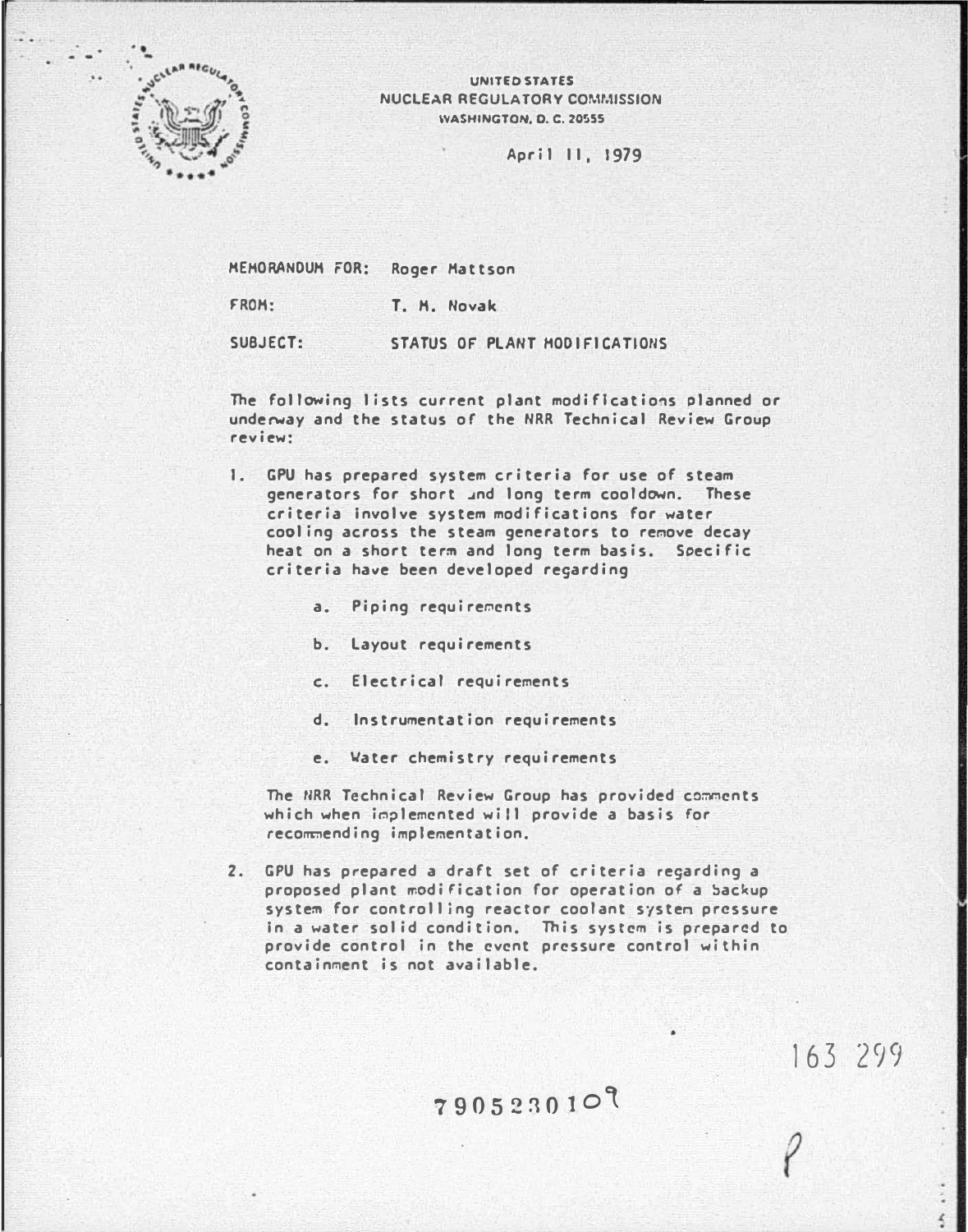- -

Criteria have been developed regarding:

- a. range of pressure control
- b. surge and feed capacity
- c. design transients to be considered
- d. electrical and instrumentation

The NRR review group has reviewed the draft criteria and have provided comments to GPU for consideration.

3. �estinghouse has developed a preliminary design for a backup system for decay heat removal. The system includes a skid concept for providing necessary equipment to be placed inside the auxiliary building which can be quickly connected to the existing decay heat removal system. The review group has provided comments to Westinghouse and R. Arnold concerning this concept.

�estinghouse is also considering on a longer time basis a design to provide a back-up decay heat removal system including a dedicated containment structure. �estinghouse has prepared only the most preliminary conceptual design and the NRR review group have not reviewed the concept and did not provide comments on the design proposal.

- 4. Plant modifications are underway to remove the storage racks from the fuel pool and make provisions for installing additional radwaste storage tanks. The NRR review group has not reviewed any structural or mechanical design drawings related to these plant changes. John Collins has been requested to arrange meetings between GPU and the review group to offer the staff an opportunity to review the proposed modifications and comment on their adequacy.
- S. A backup air supply system should be designed to provide redundancy to the existing system and would not be affected by loss of offsite power.

,63 300

 $\frac{1}{2}$